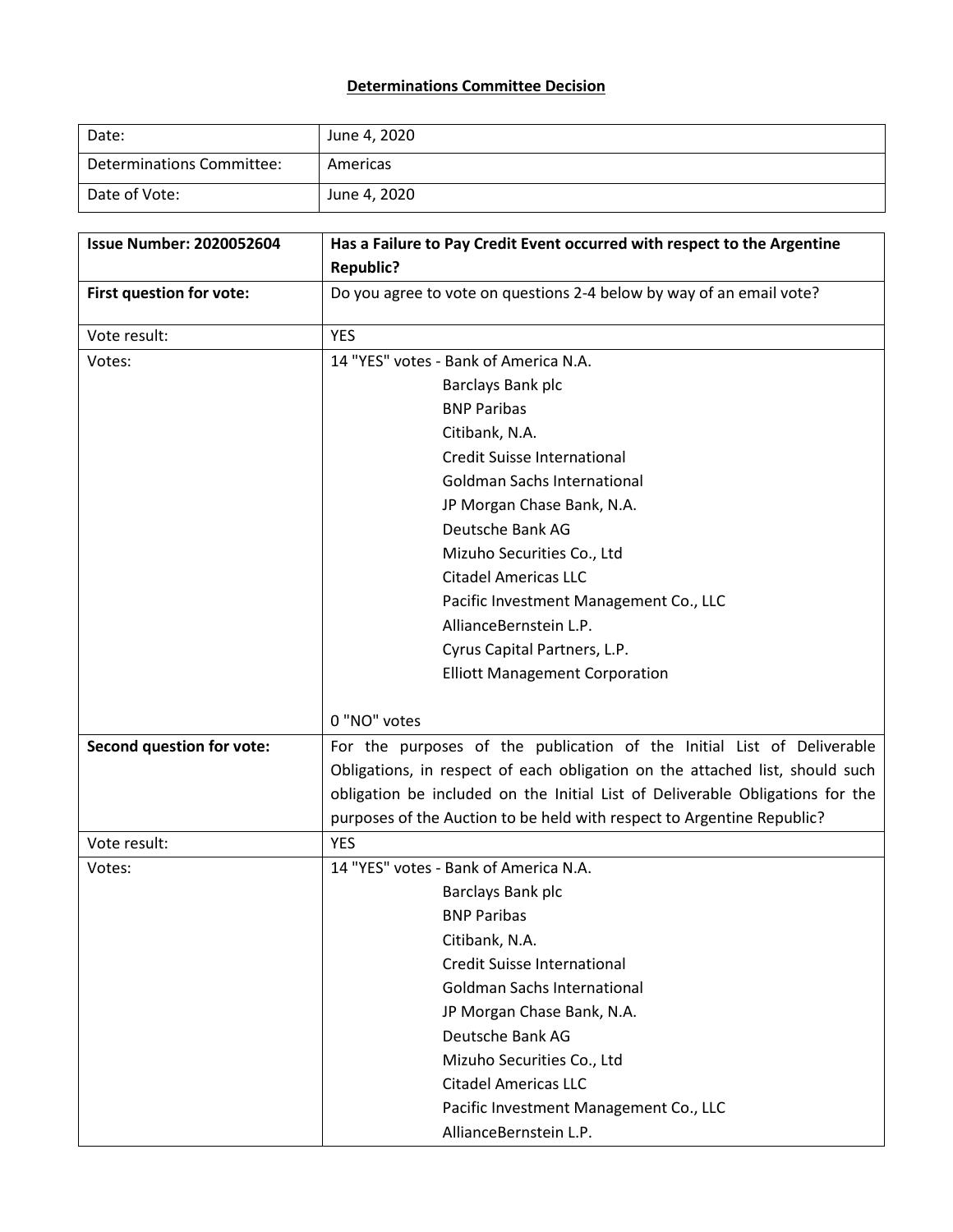|                           | Cyrus Capital Partners, L.P.                                                   |  |  |  |  |
|---------------------------|--------------------------------------------------------------------------------|--|--|--|--|
|                           | <b>Elliott Management Corporation</b>                                          |  |  |  |  |
|                           |                                                                                |  |  |  |  |
|                           | 0 "NO" votes                                                                   |  |  |  |  |
| Third question for vote:  | In accordance with Section 3.3(f) of the DC Rules, does this DC agree to       |  |  |  |  |
|                           | amend the deadlines or timelines set out in (i) Section 3.3(d) of the DC Rules |  |  |  |  |
|                           | such that any Eligible Market Participant may challenge the inclusion of an    |  |  |  |  |
|                           | obligation on the Supplemental List by notifying the DC Secretary by 5:00 p.m. |  |  |  |  |
|                           | New York Time on June 10, 2020, and (ii) Section 3.3(e) of the DC Rules such   |  |  |  |  |
|                           | that each challenge to each obligation on the Supplemental List must be        |  |  |  |  |
|                           | Resolved by 4:00 p.m. New York time on June 11, 2020.                          |  |  |  |  |
| Vote result:              | <b>YES</b>                                                                     |  |  |  |  |
| Votes:                    | 14 "YES" votes - Bank of America N.A.                                          |  |  |  |  |
|                           | Barclays Bank plc                                                              |  |  |  |  |
|                           | <b>BNP Paribas</b>                                                             |  |  |  |  |
|                           | Citibank, N.A.                                                                 |  |  |  |  |
|                           | <b>Credit Suisse International</b>                                             |  |  |  |  |
|                           | <b>Goldman Sachs International</b>                                             |  |  |  |  |
|                           | JP Morgan Chase Bank, N.A.                                                     |  |  |  |  |
|                           | Deutsche Bank AG                                                               |  |  |  |  |
|                           | Mizuho Securities Co., Ltd                                                     |  |  |  |  |
|                           | <b>Citadel Americas LLC</b>                                                    |  |  |  |  |
|                           | Pacific Investment Management Co., LLC                                         |  |  |  |  |
|                           | AllianceBernstein L.P.                                                         |  |  |  |  |
|                           | Cyrus Capital Partners, L.P.                                                   |  |  |  |  |
|                           | <b>Elliott Management Corporation</b>                                          |  |  |  |  |
|                           |                                                                                |  |  |  |  |
|                           | 0 "NO" votes                                                                   |  |  |  |  |
| Fourth question for vote: | Do you agree to publish the attached DC Statement?                             |  |  |  |  |
| Vote result:              | <b>YES</b>                                                                     |  |  |  |  |
| Votes:                    | 14 "YES" votes - Bank of America N.A.                                          |  |  |  |  |
|                           | Barclays Bank plc                                                              |  |  |  |  |
|                           | <b>BNP Paribas</b>                                                             |  |  |  |  |
|                           | Citibank, N.A.                                                                 |  |  |  |  |
|                           | <b>Credit Suisse International</b>                                             |  |  |  |  |
|                           | <b>Goldman Sachs International</b>                                             |  |  |  |  |
|                           | JP Morgan Chase Bank, N.A.                                                     |  |  |  |  |
|                           | Deutsche Bank AG                                                               |  |  |  |  |
|                           | Mizuho Securities Co., Ltd                                                     |  |  |  |  |
|                           | <b>Citadel Americas LLC</b>                                                    |  |  |  |  |
|                           | Pacific Investment Management Co., LLC                                         |  |  |  |  |
|                           | AllianceBernstein L.P.                                                         |  |  |  |  |
|                           | Cyrus Capital Partners, L.P.                                                   |  |  |  |  |
|                           | <b>Elliott Management Corporation</b>                                          |  |  |  |  |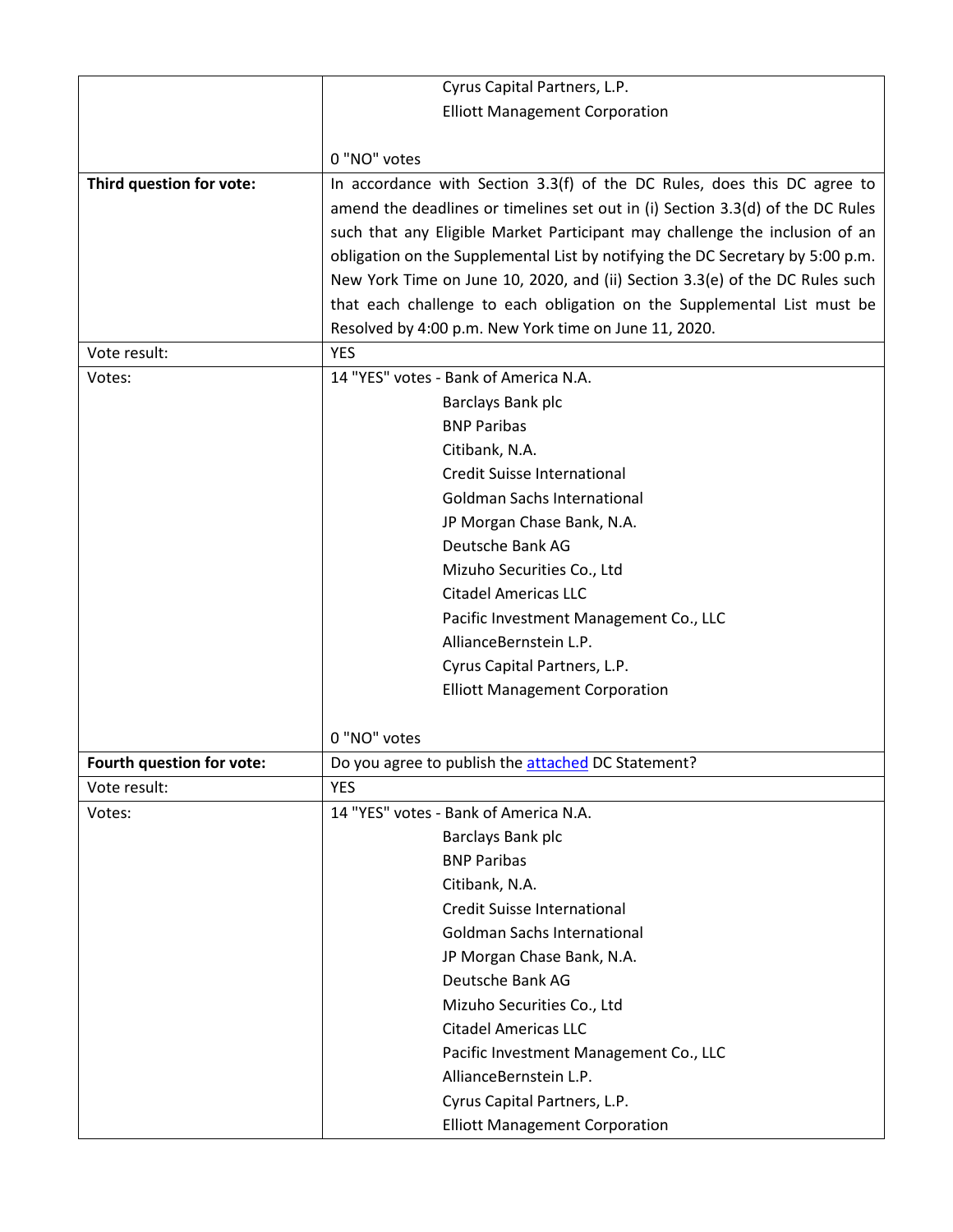| 0 "NO" votes |  |
|--------------|--|
|--------------|--|